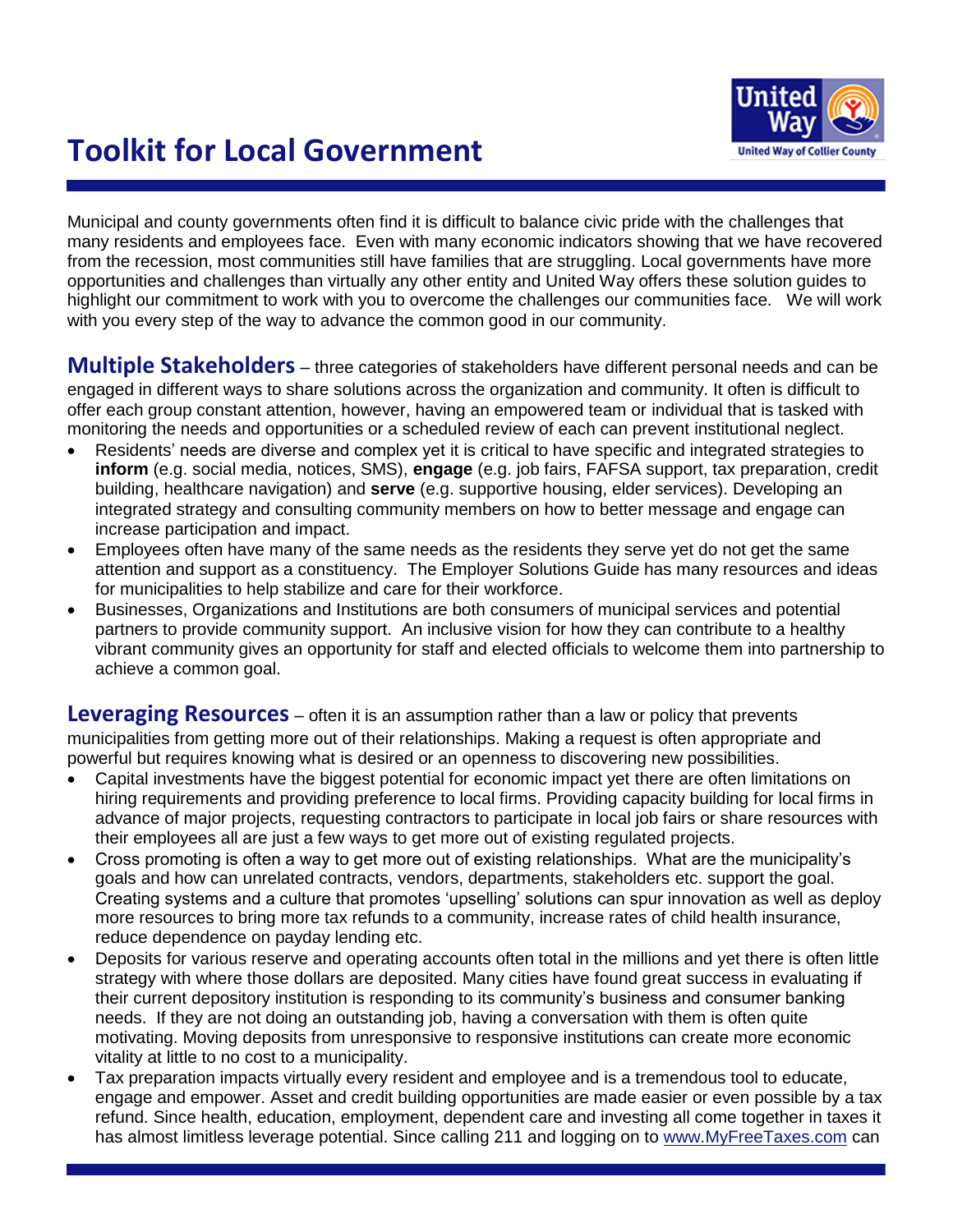help people across every US community access the highest quality and cheapest (free) tax preparation assistance it is an easy and effective solution.

 $\bullet$ 

## **Financial Education and Credit**

- A financial stability framework can help ensure your community has all the products, programs and policies to promote equitable opportunity. The Household Financial Security Framework by CFED is a great place to start if your community does not yet have one.
- Credit impacts everything from the cost of car insurance to qualifying for an apartment. Having strong relationships with a non-profit credit counseling agency and a credit building partner (e.g. credit union, bank, Capital Good Fund) is essential to protect and strengthen your residents and employees.
- Financial knowledge and skills can come through formal classes (provided by non-profits and banks), peer support groups (e.g. couponing clubs) or topical lunch and learns (provided by banks and other partners). Many institutions are looking at how to integrate financial capacity work into existing programs and there are some best practices; [http://cfed.org/programs/integrating\\_financial\\_capability/.](http://cfed.org/programs/integrating_financial_capability/)
- Payday lenders often are difficult to manage but there are several tools available. Zoning and signage ordinances can be used to constrain lenders but a vibrant and viable alternative is essential (e.g. local credit union, Capital Good Fund). Consumers have many protections (60 day repayment grace period etc.) and you can report any group not properly registered with the state or violating the rules. Contact the Florida Division of Consumer Finance to check on a lender or report them 850-487-9687.
- Rent payments to the municipality can be reported to credit bureaus to build resident"s credit. Easy services are now available through many non-profit partners as well as the three main bureaus.

### **Housing and Transportation**

- Bus passes are often available at a discount through employers. Van and carpooling can be privately coordinated and are often subsidized by regional commuter services which also provide emergency rides home, carpool matching services and "schoolpool" for parents with kids.
- Employers or other groups can promote voluntary 'phone trees' that can help people living in a common area to reach out for transportation assistance in the event of a car issue etc.
- Bad or no credit increases the cost of insurance and often makes car or home purchases unaffordable. Supporting credit building can help manage transportation and other life costs. Groups like Capital Good Fund and some local credit unions provide credit for individuals with poor credit to get reliable vehicles at cheaper rates than a "buy-here-pay-here" while building credit.
- Leading conversations with local employers about their employees' transportation needs can lead to innovative private transportation options or highlight partners that can help justify greater public transportation.
- Engaging neighboring municipalities or the county regarding current and future transportation needs can lead to reciprocity between transit systems, coordination of resources and ideas on how to collaborate to address common issues.
- Many agencies throughout our community have a partnership with our local bus provider and receive bus passes to help their clients get to job interviews, or other needed appointments.
- Ridesharing groups such as Uber and Lyft are adding more opportunities to address needs of seniors, students, medically needy etc.
- The [www.HousingCounts.org](http://www.housingcounts.org/) toolbox provides six categories of strategies that highlight what role state and local governments can play to ensure the availability of a full range of housing choices.

**Business Development and Retention** – a municipality is well positioned to address diverse issues so it is critical to learn what businesses really need and not just what they assume you care about.

• 'Platinum certification' has been adopted in many parts of Florida to designate cities who have met certain permitting and process standards. Time is money and one of the fastest ways to discourage investment in your community is if it takes more time to start a business, occupy a space etc.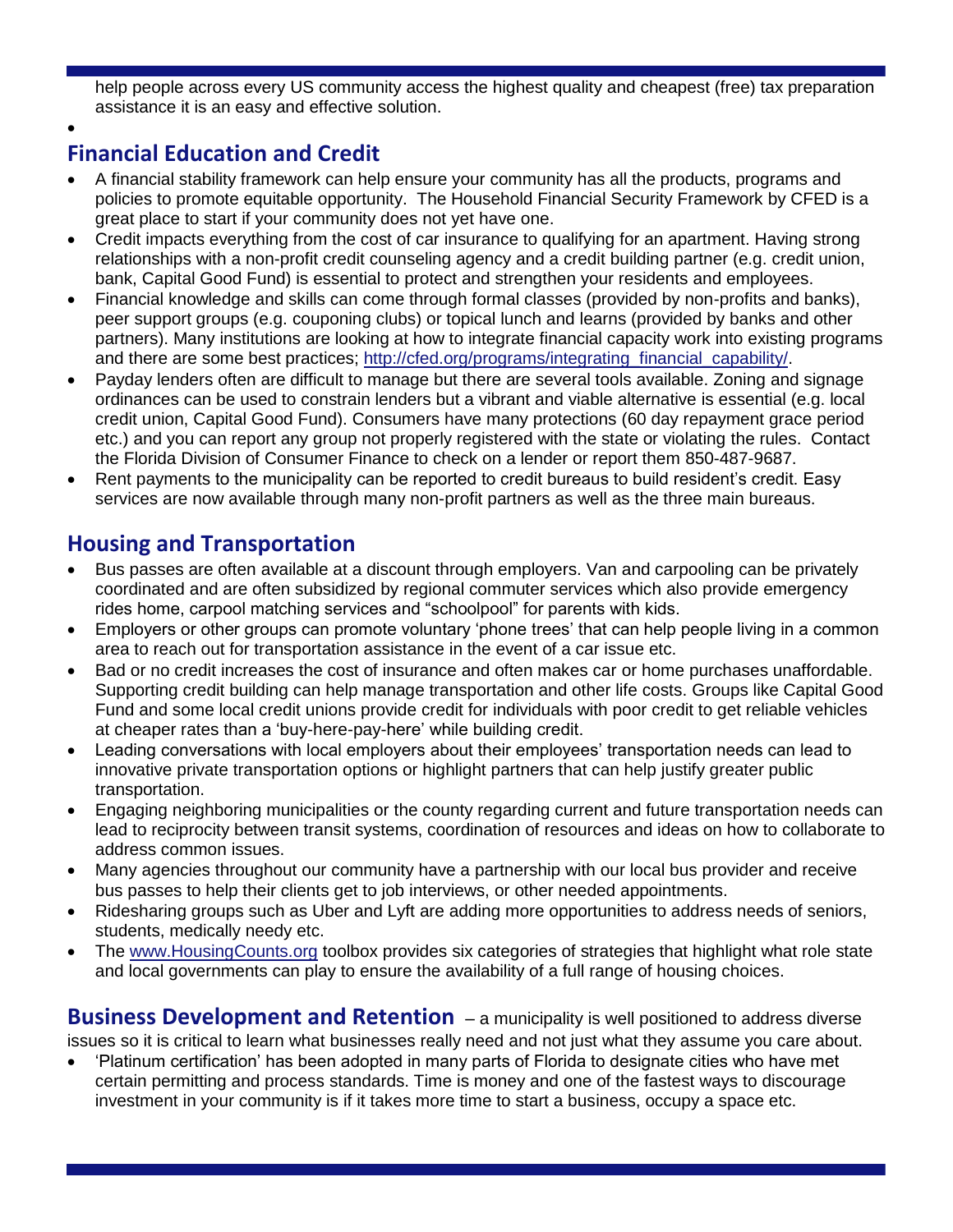Workforce stabilization is rarely a topic addressed with businesses. Financial stress reduces a workforce"s productivity and as unemployment and underemployment rates drop, turnover and the related costs will increase; stabilizing workforces helps stabilize businesses and the workers' families.

#### **Workforce Development and Retention** – Florida has a cheaper workforce than many other

states but it is essential that businesses and communities develop their current and future workforce.

- Pell Grants can help graduating high school seniors and adults access millions of dollars to pursue a trade certificate or university degree. Helping people file taxes and their FAFSAs are concrete ways to help the current and future workforce afford to develop new skills.
- CareerSource has offices around the state and offers free placement services, help with internship programs, bonding and even funding on the job training. Helping promote and navigate these meaningful services can create real saving and value for businesses and residents alike.
- CareerEdge is a Florida based national best practice for how non-profit and for profit businesses can cooperate to build and stabilize a workforce in high growth industries. Many of their programs can be replicated in your community.
- A 401K program is often underutilized because employees do not think they can find the dollars to save even with an employer match. Opt-out policies for enrollment and partial use of a COLA/raise to increase contributions lead to higher participation and savings than traditional opt-in policies.

#### **Health and Wellness**

- Healthcare Literacy: Providing employees and residents with preventative care best practices, and understanding/managing healthcare costs (e.g. out of pockets, deductibles and copays) improves health outcomes and financial stability.
- KidCare is health insurance available for all legal resident children in Florida regardless of parental income. The premiums are determined on a sliding scale based on income, but even the highest premiums are often less expensive than those of many employer provided family plans.
- Flex Spending Accounts (FSA) provide employees with a way to better manage healthcare costs. Employers may contribute to the FSA as an added incentive and benefit to participate.
- Wellness Programs (smoking cessation, gym discounts, 5K event teams, standing desks) help to create a healthier work environment and community. Health insurance companies, local hospitals/clinics or nonprofits often offer these at low to no cost.

#### **Special Considerations and Populations**

There are many specific populations that can access individual services as well as more comprehensive support. The following reflect just some of the groups that may have access to specialized support: Veterans, LGBTQ, persons with disabilities, persons with HIV/AIDS, cancer patients, grandparents raising children, children and youth with behavioral and developmental disabilities, unemployed, undocumented residents, victims of abuse. Collaborating with groups serving these groups can help municipalities address unique issues they otherwise may feel ill equipped to address.

Benefits cliffs exist when a marginal increase in earnings or self-sufficiency results in a disproportionate loss of benefits, support and, therefore, stability. Municipalities often have programs and systems that have these unintentionally built in. It is critical that municipalities 1) not create additional cliffs, 2) create systems that incent increased self-sufficiency and 3) encourage the county and state systems to eliminate these punitive and counterproductive mechanisms.

Legal needs and issues often tip at-risk households into crisis and poverty. Promoting affordable legal representation, free legal aid and accessible pro se options help vulnerable populations stabilize and return to being healthy productive community members.

Technology is now a necessity to learning and finding/maintaining employment. Technological skills are critical for today and tomorrow"s workforce and access to high-speed internet and reliable hardware is a